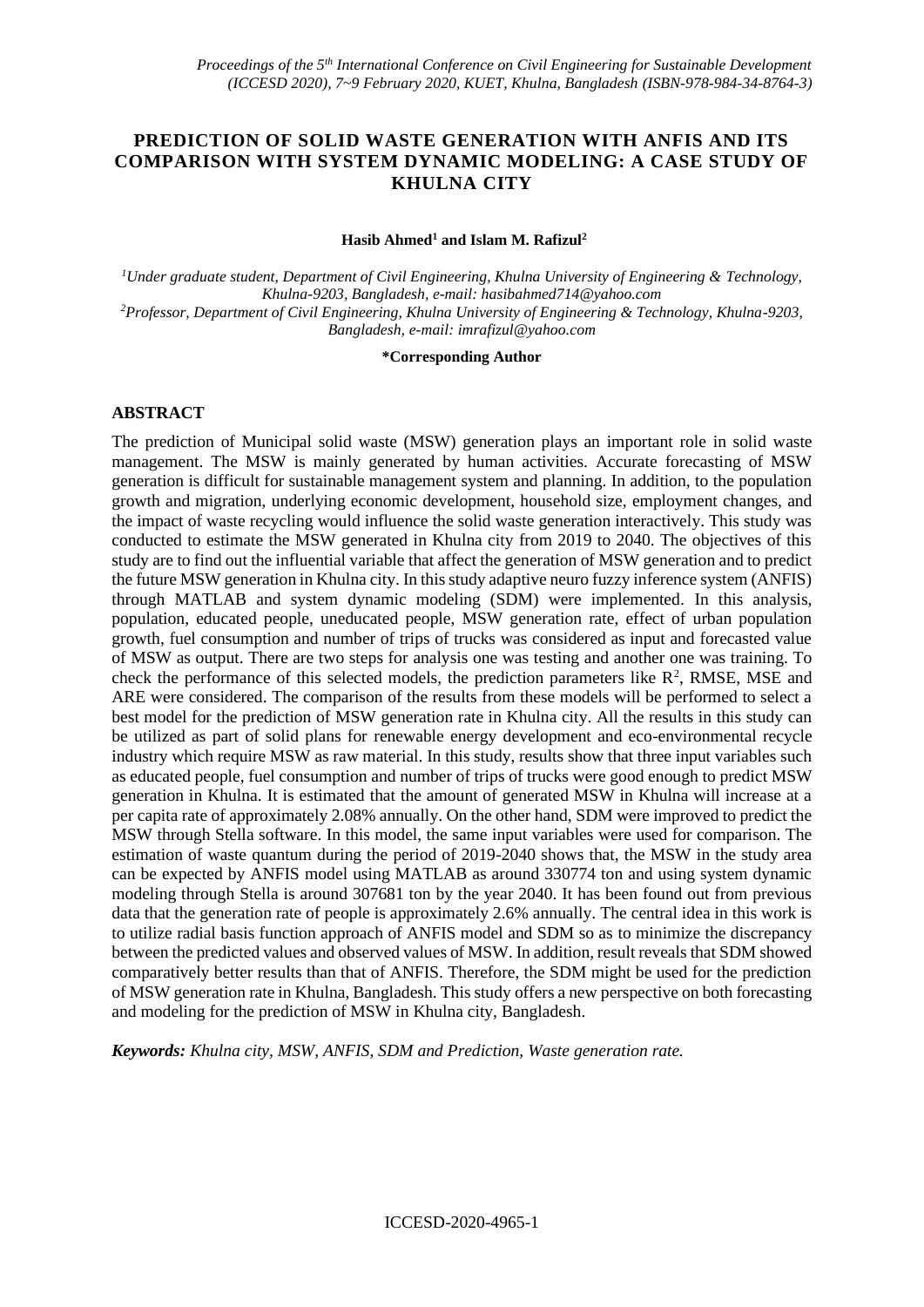### **1. INTRODUCTION**

Civilization and industrialization are related with various waste products. Disposal of waste product is a challenge now-a-day. Sometimes some non-biodegradable materials often lead to waste disposal crisis (Bos M. et al., 1993). Human health and environment can be protected by proper solid waste (Koroneos C. J. & Nanaki E. A., 2012). Both quality and quantity of municipal solid waste (MSW) are changing with time due to influences of variable life style and consumption behaviors (Unnikrishnan S. & Singh A., 2010). Prediction of MSW is crucial for sustainable waste management, it is key element for planning and selecting the handling, treatment and disposal options (Beigl P. et al., 2008). However, due to influence of multiple factors that change with time, solid waste forecasting is complex task (Younes S M. K. et al., 2013). As a result of rapid development, urbanization, increase per capita income, and consumption behaviors, the solid waste generation increases dramatically in Khulna. Khulna is Bangladesh's third-largest city, afte[r](https://en.wikipedia.org/wiki/Dhaka) [Dhaka](https://en.wikipedia.org/wiki/Dhaka) an[d](https://en.wikipedia.org/wiki/Chittagong) [Chittagong.](https://en.wikipedia.org/wiki/Chittagong) In the south-western part of the country, on the [R](https://en.wikipedia.org/wiki/Rupsa_River)upsha and [B](https://en.wikipedia.org/wiki/Bhairab_River)hairab [Rivers,](https://en.wikipedia.org/wiki/Bhairab_River) it covers an area of 59.57 square kilometers (23.00 sq. mi). The [district](https://en.wikipedia.org/wiki/Khulna_District) covers 4,394.46 square kilometers (1,696.71 sq. mi) and had a population of 1188000 (2011 census). Khulna is south of [Jessore](https://en.wikipedia.org/wiki/Jessore_District) an[d](https://en.wikipedia.org/wiki/Narail_District) [Narial,](https://en.wikipedia.org/wiki/Narail_District) east o[f](https://en.wikipedia.org/wiki/Satkhira_District) [Satkhira,](https://en.wikipedia.org/wiki/Satkhira_District) west o[f](https://en.wikipedia.org/wiki/Bagerhat) [Bagerhat](https://en.wikipedia.org/wiki/Bagerhat) [a](https://en.wikipedia.org/wiki/Bagerhat)nd north of th[e](https://en.wikipedia.org/wiki/Bay_of_Bengal) [Bay](https://en.wikipedia.org/wiki/Bay_of_Bengal)  [of Bengal.](https://en.wikipedia.org/wiki/Bay_of_Bengal) It is part of th[e](https://en.wikipedia.org/wiki/Ganges_Delta) [Ganges Delta,](https://en.wikipedia.org/wiki/Ganges_Delta) the world's largest [river delta.](https://en.wikipedia.org/wiki/River_delta) Th[e](https://en.wikipedia.org/wiki/Sundarban) [Sundarbans,](https://en.wikipedia.org/wiki/Sundarban) the world's larges[t](https://en.wikipedia.org/wiki/Mangrove) [mangrove](https://en.wikipedia.org/wiki/Mangrove) [f](https://en.wikipedia.org/wiki/Mangrove)orest, is in the southern part of the delta. Khulna is in the northern part of the district, and th[e](https://en.wikipedia.org/wiki/Mayur_River) [Mayur River](https://en.wikipedia.org/wiki/Mayur_River) is the western boundary of the metropolitan area. A literature survey was done to evaluate the recent applications of artificial intelligence (AI) based modeling studies in the environmental engineering field. The results of the literature survey showed that most AI based prediction models were implemented for the solution of water/waste water (56%) and air pollution (31%) related environmental problems compared to solid waste (14%) management studies. ANFIS is a dynamic data driven model, uses feed forward network to search for a fuzzy membership function between an inputs and outputs (Shafie A. E. et al., 2011). It combines the powers of fuzzy logic and the neural networks (Noori R. et al., 2009). Moreover, it can be used for short, medium- and long-term forecasting (Mordjaoui & Boudjema, 2011). The fuzzy inference system contains five functional blocks (i) rule base that contains the if-then rules (ii) data base (iii) decision making (iv) fuzzification block that gives the degree of matching (v) defuzzification that transforms the fuzzy results into crisps (Subasi A., 2007). The fuzzy inference system usually employs the input historical data in order to tune and develop the final shape of membership function using either an only backpropagation algorithm or in association with least square method (Ghandoor A. A. & Samhouri M., 2012). However, there are some limitations while employing ANFIS model. If the number of generated rules N for a system with n inputs and  $p$  premises is  $(N = P<sup>n</sup>)$  therefore, it might become unaffordable to use ANFIS for problems with several variables. A small increment in the input variables can increase the number of rules and consequent parameters. To remove this error the best input combinations that minimize the model error can be used. RMSE (Lin et al., 2013) and the coefficient of determination  $(R^2)$  were used to evaluate the appropriate input selection and model performance and ability to produce precise forecast (Shafie A. E. et al., 2011). However, ANFIS has become more popular due to its accuracy, efficiency and capability of large amount of nonlinear and noisy data. For instance, it is used to predict the MSW in Khulna city using population, educated and uneducated people's, fuel consumption and number of trips of trucks. Again, another analysis was done using system dynamic modeling (SDM) through Stella. This study represents a new approach-system dynamic modeling-for the prediction of MSW in Khulna with limited samples and data available. Where the system environment is not fully defined and understood, system dynamic modeling can be used there for forecasting practice. It can also be used when the database is not sufficient to support the traditional statistical forecasting analysis. To address the impact on sustainable development city wide, the practical implementation was done by a case study in Khulna city. It represents various trends of MSW generation associated with a model using a system dynamic simulation tool-Stella. Finally, the forecast result will be helpful the decision makers properly establishment of sustainable waste management plans. As having seasonal pattern of generating waste, ANFIS and SDM through Stella is used to predict the MSW generation rate in Khulna city.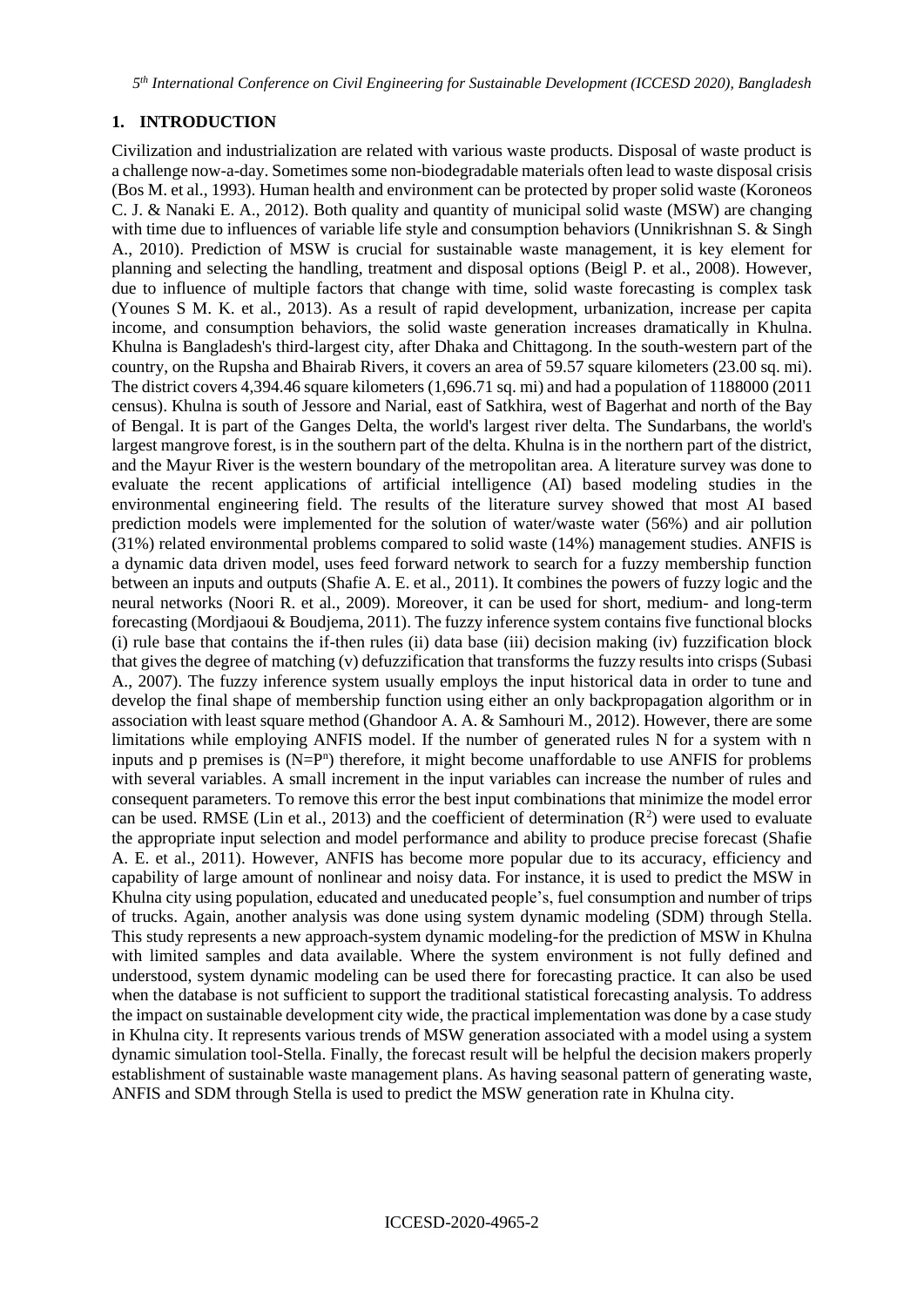# **2. METHODOLOGY ADOPTED**

### **2.1 Case study and data collection**

Khulna is located in the south-western part of Bangladesh shown in Figure 1. It covers an area of 59.57 square kilometers with a population of 1344000 in 2015. According to the report of Khulna City Corporation, in latest years the growth rate of population in Khulna city is 2.6% which city has been caused in expanding the MSW generation and as a result making a problem for the MSW management system. According to the CD report, the current actual collected MSW per day is 35% only, whereas, MSW generation rate is 0.40 Kg per capita per day. In the other hand, the rapid population growth rate and urbanization cause the significant fluctuations of MSW generation in this city which consequently results many problems for MSW management system. According to existed reports the amount of generated MSW in Khulna is 450-500 tons per day (Rafizul I. M. & Mahanta P. K.), thus offering an appropriate model for estimating the quantity of generated waste and its fluctuation can be useful for true programming and deciding which is made by related organizations.



Figure 1: Khulna city as case study area (South-Western region of Bangladesh)

### **2.2 Input Parameters**

The MSW generation in a city depends on population, income, living standard, employment and unemployment, educated and uneducated peoples, GDP, fuel consumption, number of trips of truck etc. In the ANFIS model analysis, five inputs and one output were used. In this study, for the prediction of yearly MSW generation, the five input parameters such as populations, educated peoples, uneducated peoples, fuel consumptions and number of trips of truck and hence discussed in the following articles. However, only reasonable variables that are available and affect MSW were used for the analysis. The input variables were population, uneducated people, educated people, fuel consumption (Liter) and number of trips of trucks. The output variable is annual MSW(Tons/Year) generation. There are other variables like family incomes, numbers of family member, family education level, individual income rate etc. However, these variables can't be used to justify the MSW generation rate because some or most of these data are not available in country level. For the estimation of future quantity of populations, fuel consumptions, number of trips of truck, educated and uneducated peoples, the following Equations 1 and 2 were used.

| $\sum y = na + b \sum x$          |  |
|-----------------------------------|--|
| $\sum xy = a \sum x + b \sum x^2$ |  |

ICCESD-2020-4965-3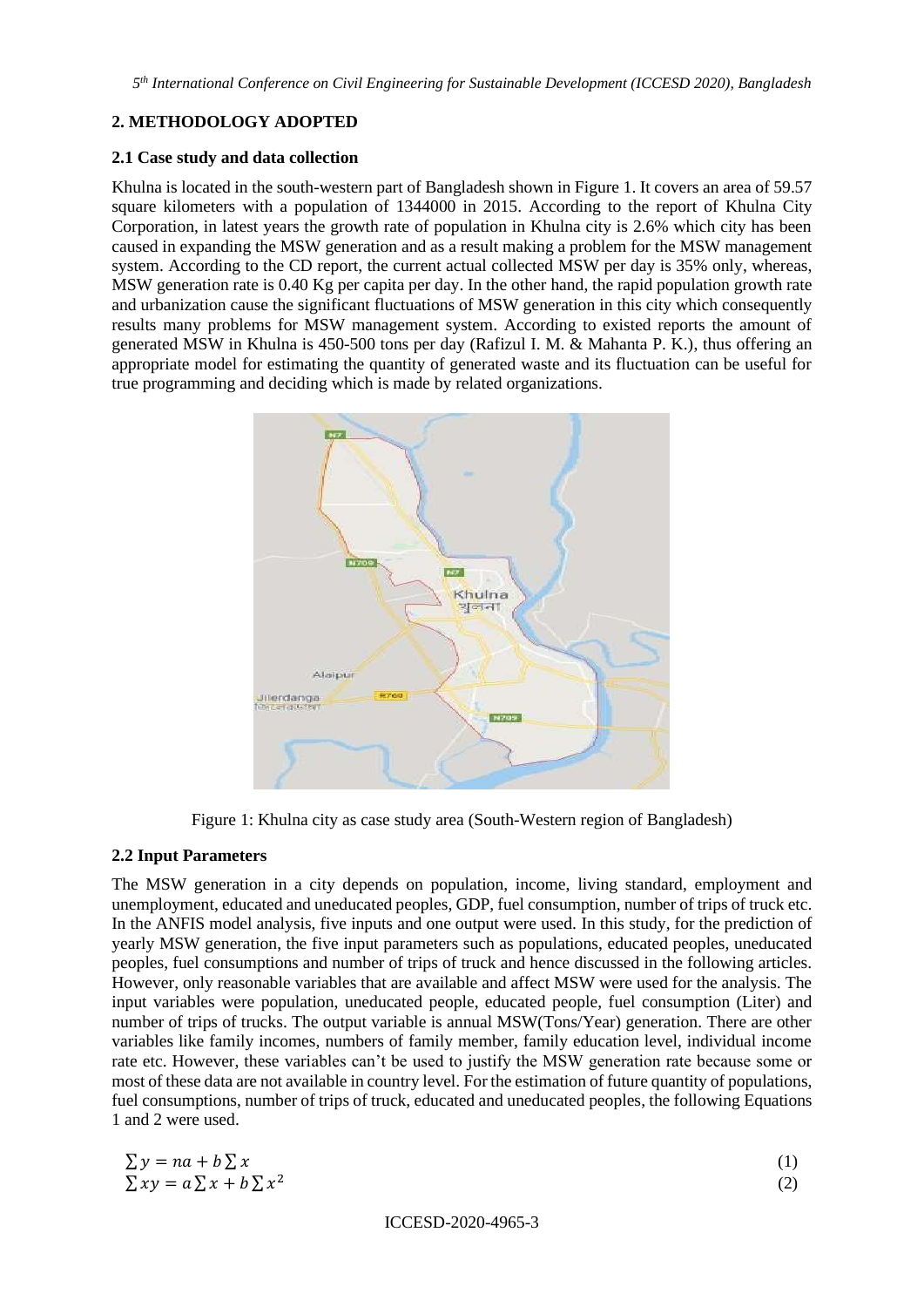Where, y=prediction input parameter, x=time deviation, n=number of samples, a and b are unknown variables.

#### **2.2.1 Estimated population in study area**

In this study, for the prediction of yearly MSW generation, the future population of Khulna city were estimated through least square method by using the following Equation 1. In addition, the population of 1344000 for the year of 2015 was considered. According to KCC report, the yearly increasing rate of population 2.6% was considered. The estimated amount of population for the year of 2019 to 2040 is shown in Figure 2.

$$
Y = 1334350 + 46800X\tag{3}
$$



Year



#### **2.2.2 Fuel Consumption**

 $\boldsymbol{0}$ 

2019 2020 2021 2022 2023 2024 2025 2026 2027 គនី<br>2029<br>2029

500000

Population

In the study for the prediction of fuel consumption, Equation 4 was used. In addition, the fuel consumption of 436542 liter for the year 2016 was considered. According to KCC report, the yearly rate of fuel consumption 6.5% was considered. The estimated values of fuel consumption for the year 2019 to 2040 is shown in the Figure 3.

$$
Y = 423888.23 + 24403.05X\tag{4}
$$

53338<br>2033333333<br>5333333333

### **2.2.3 Number of trips of truck**

Number of trips of trucks is directly related to MSW generation. In the study number of trips of trucks were predicted by using the Equation 5. By counting the trips of trucks, it can be easily found that how much waste is collected in a day. The number of trips of trucks of 53482 was considered for the year 2017. The estimated values of number of trips of trucks for the year 2019 to 2040 is shown in the Figure 4.

$$
Y = 10914 + 42568X\tag{5}
$$

### **2.2.4 Educated people's**

The number of educated people is also another important factor for maintaining MSW generation rate. The educated people generate less MSW than the uneducated people. In the study number of educated people is estimated by the equation 6. According to KCC report, the yearly rate of educated people 2.9% was considered. The estimated values of number of educated people of 771783 was considered for the year 2012. The estimated values of educated people are shown in the Figure 5.

$$
Y = 728436.75 + 9632.5X\tag{6}
$$

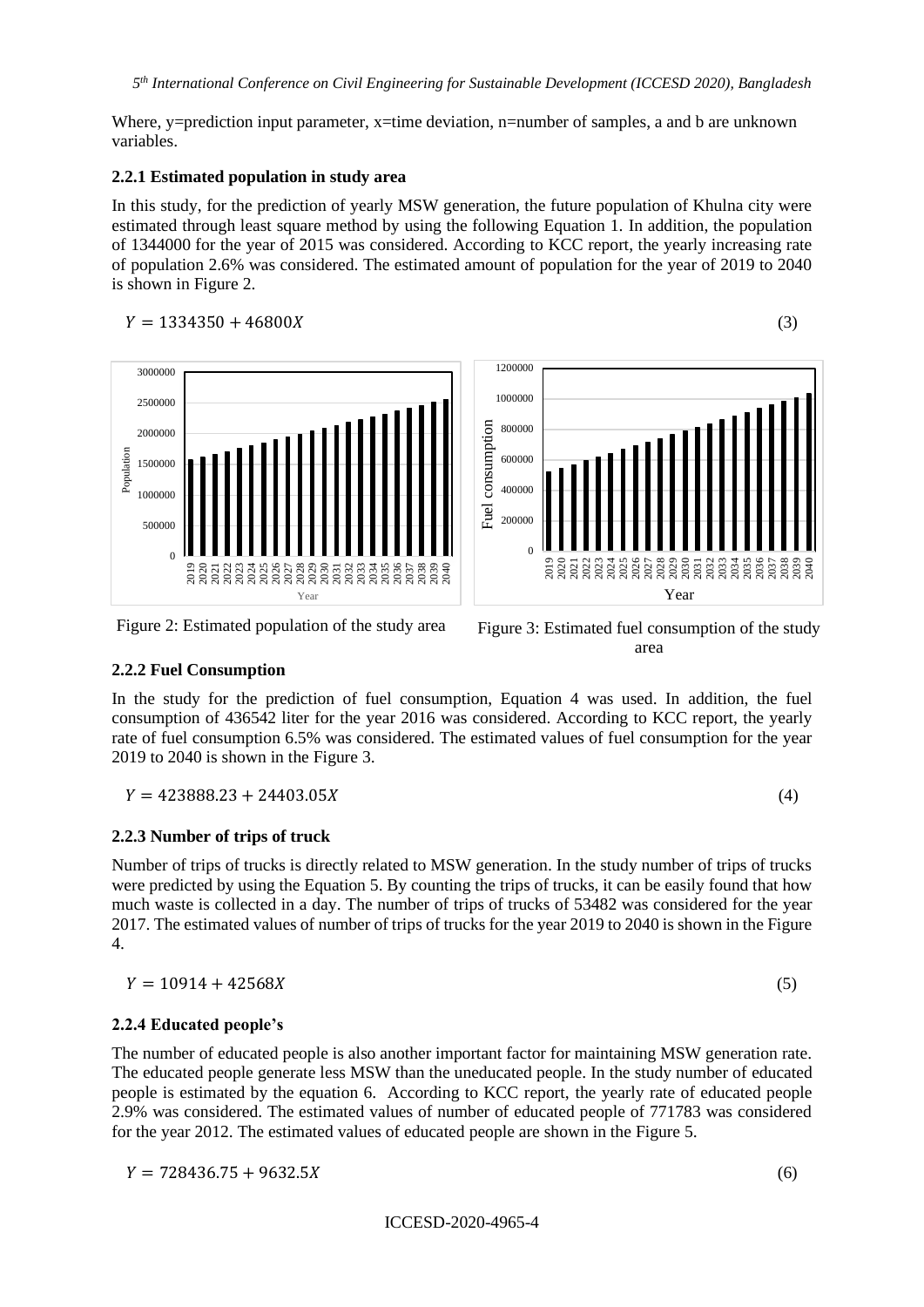

Figure 4: Estimated number of trips of the study area



Figure 5: Estimated educated people of the study area

# **2.2.5 Waste Generation in Khulna**

In Khulna city, the yearly MSW generation was found 188000, 195820, 200190, 204190, 208320, 214007, 218908, and 223809 tons for 2011, 2012, 2013, 2014, 2015, 2016, 2017 and 2018 respectively. This yearly MSW generation rate was considered for forecasting of MSW generation rate for the year of 2019 to 2040. By using these previous data, future prediction was done in this study through ANFIS and system dynamic modeling.

# **2.3 Soft Computing Systems**

In this study, for forecasting of MSW in Khulna city, ANFIS and SDM (System dynamic modeling) were implemented. In these two systems, past input variables are needed to predict the future. In the study MSW was predicted from the year 2019 to 2040 by using these two-computing systems. By applying the fuzzy logic and system dynamic modeling both systems can predict the future outcome. Details of working procedure of these two models are given in the following articles.

# **2.3.1 Adaptive Neuro-Fuzzy Inference System (ANFIS)**

Various models for different input parameters were analyzed using Neuro-Fuzzy Designer. For the prediction of MSW through ANFIS, the values of prediction parameters like root mean square error (RMSE) and regression coefficient  $(R^2)$  were considered to check the validity of the model. Details of ANFIS is given in the following articles:

# **2.3.1.1 Data processing**

To train ANFIS, a Training data set has been loaded that contained desired input/target data of the system to be modelled. In this study, population, fuel consumption, number of trips of trucks, educated and un educated people were used as input and observed MSW was used as target which placed at last column for modelling a Training data set.

# **2.3.1.2 Workspace and load data**

The input and output parameters were set in the workspace and at the time of training the data were loaded from workspace.

# **2.3.1.3 Generate FIS**

For initializing and generating FIS, two partition methods Grid Partitioning of ANFIS and Subtractive Clustering Method of ANFIS can be used. In our study Grid Partitioning method was used. There are several choices for input membership function like trainmf, trapmf, gbellmf, gaussmf, gauss2mf, pimf, dsigmf and psigmf also only two choices for the output membership function: constant and linear. In the study gaussmf and constant membership function was used to predict the output.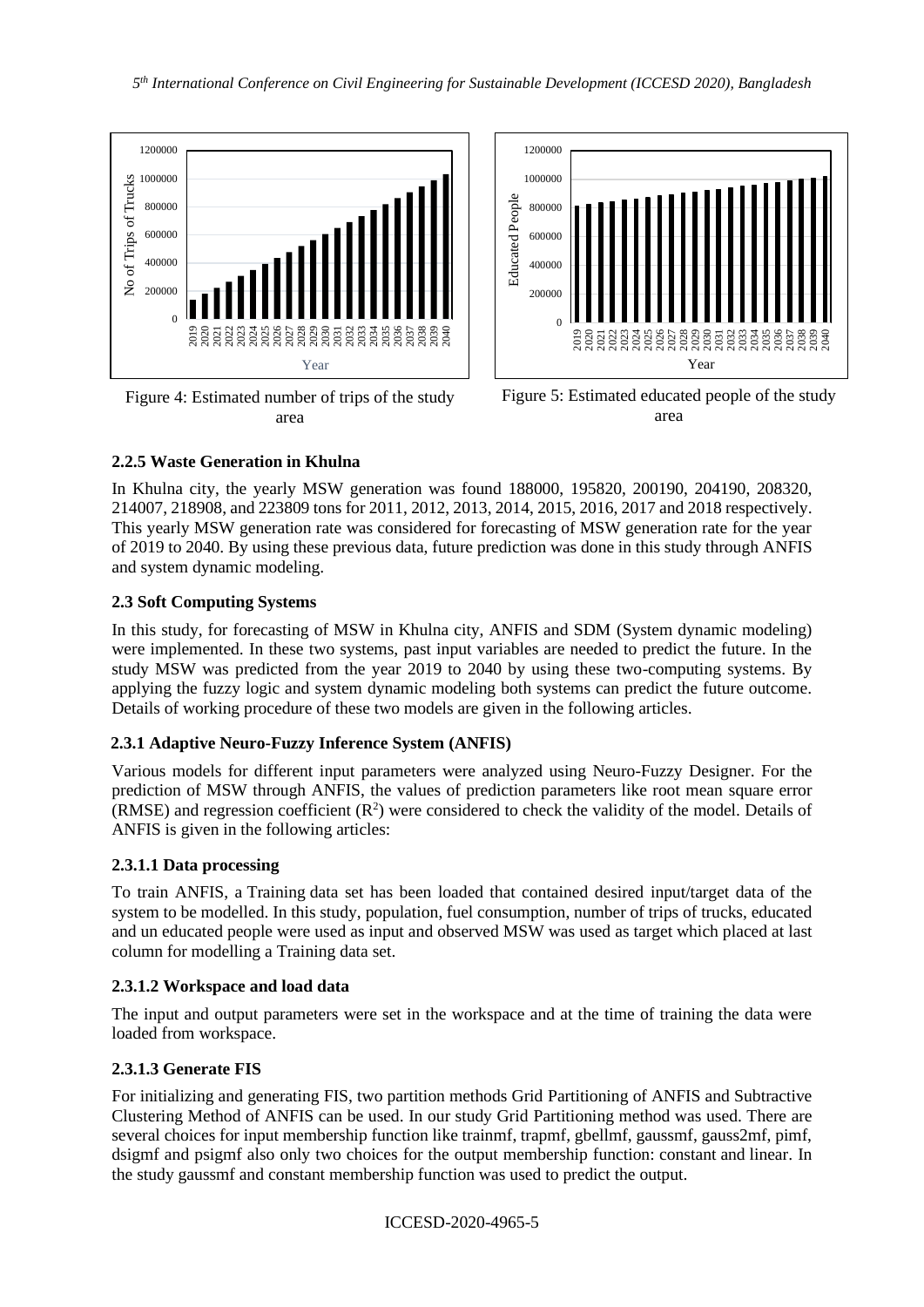*5 th International Conference on Civil Engineering for Sustainable Development (ICCESD 2020), Bangladesh*

## **2.3.1.4 FIS output and training**

After generating the FIS training was done and RMSE was shown in the toolbox. Then the result was export to workspace for the final output.

## **2.3.1.5 Output of training from ANFIS**

As the file was already exported to workspace, the only input and output was saved in the workspace in two different folders in work space. Then by typing the following code the final output was gained.

$$
Output = evalf is (input, fismat)
$$

The regression graph was found out for the value of R by typing the following code:

Plotregression (target, output)

Then by pressing the enter value regression graph and the value of R was shown in the screen.

## **2.3.2 System Dynamic Modeling**

In most computer simulation applications in system dynamic model Stella software is used as it is very much user friendly. The procedure of these model development is designed based on a visualization process. They offer a flexible way for building variety of simulation models through stock, flow and converter shown in Figure 6. Simulations runs are entirely dependent on prescribed timeline. The following figure shows the diagram of flow, stock and converter. In the stock tons per service center should be inserted first and in the flow the tons rate should be in given as an input. By system dynamic process the final output can be found out by the converter through graph or table chart. The system will calculate dynamically the future MSW generation rate. In the study, it has been seen that the dynamic models presented characterize solid waste generation as exhibiting the behavior of linear growth. There are several simulations models which are used to estimate the solid waste generation. But in this study only one model is used and the driving factor in generation is population. Only considering the population, the final outcome is found out.



Figure 6: Stella diagram showing stocks, flow and converter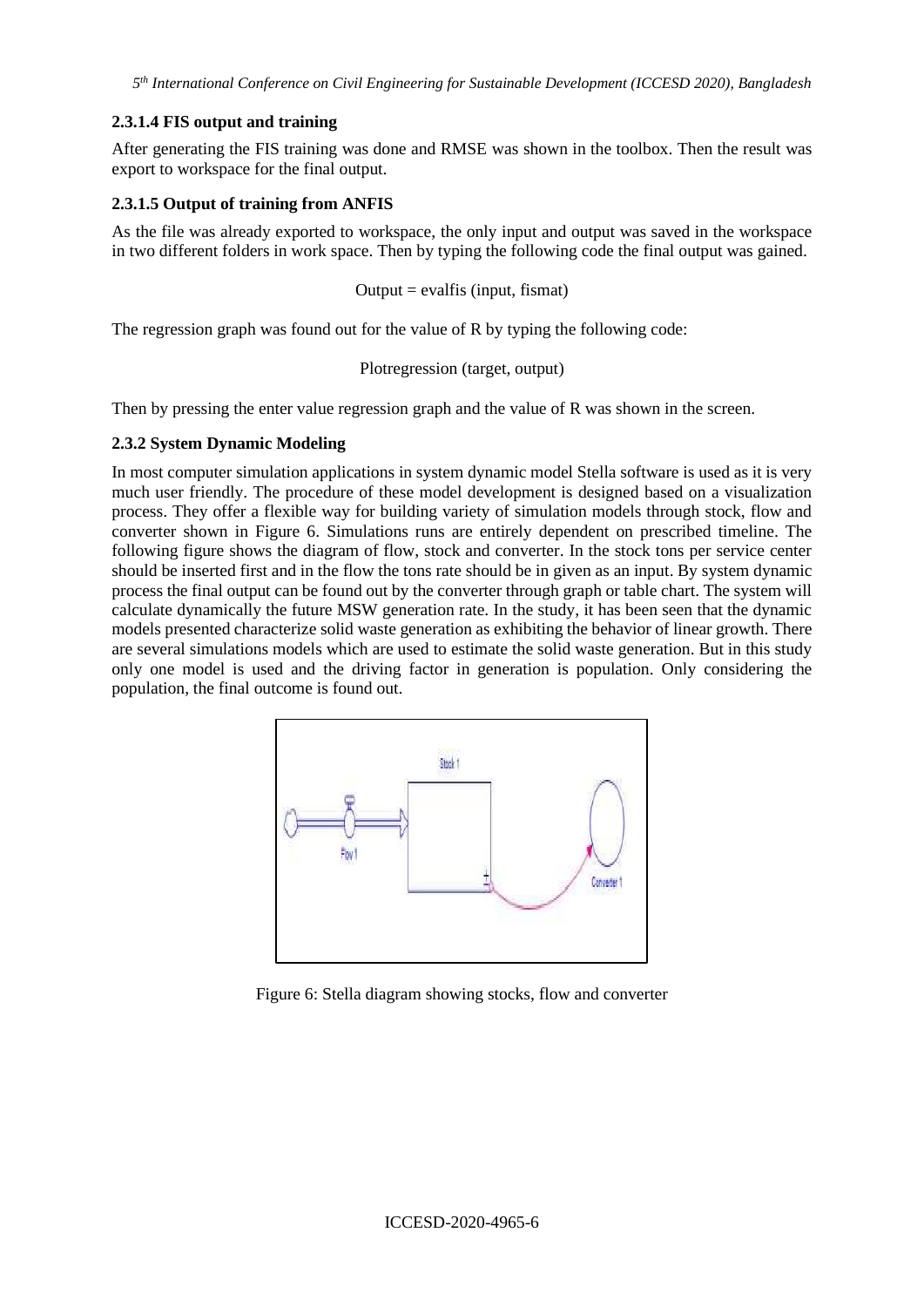*5 th International Conference on Civil Engineering for Sustainable Development (ICCESD 2020), Bangladesh*

## **3. RESULTS AND DISCUSSIONS**

### **3.1 Validation of Input Variables**

The results of RMSE and R for the combination of input parameters is shown in Figure 7 and Figure 8, respectively. For the input combinations of educated people, fuel consumption and number of trips, the values of RMSE was minimum (435.37) and R was maximum (0.999). On the other hand, for the input combinations of uneducated people, fuel consumption and number of trips, RMSE was maximum and R was minimum and it's values were 4212.12 and 0.990, respectively. For this reason, the input combinations of educated people, number of trips and fuel consumption were selected for prediction of MSW. In these five inputs, the best three input combinations that has the minimum RMSE was



Figure 7: Input combinations against RMSE

used to predict the MSW. The best three combinations were educated people, fuel consumptions and no of trips of trucks.

In the Figure 9, it is seen that for 100 epochs the RMSE was minimum. For this in the ANFIS, 100 epochs is considered for getting the more accurate result.





Figure 8: Input combinations against R Figure 9: Model performance over 100 epochs.

# **3.2 Model Outcomes**

The best three combintions is shown in Figure 10. In the graph, it is clear that the observed value of MSW and the predicted value of MSW is quite on the similar line. That's because the errors in our predicted data is too small. On the other hand, in Figure 11, the graph is plotted for the worst combinations. In the graph, it is clear that the observed line and the predicted line is quite different from each other as the RMSE is quite large for this input combinations.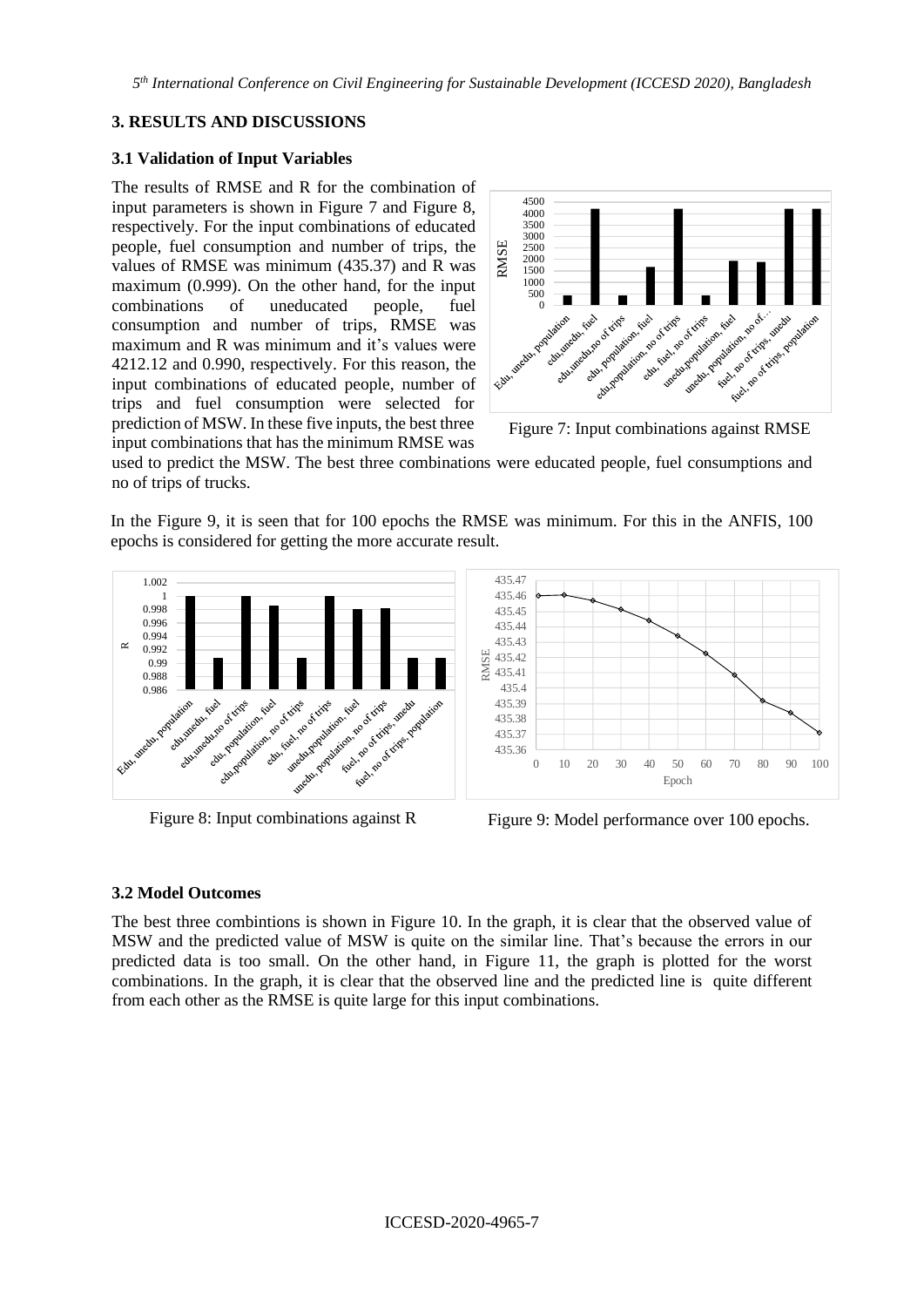

Figure 10: Measured MSW vs Predicted MSW (For best combination)

Figure 11: Measured MSW vs Predicted MSW (For worst combination)

At the same time, a simulation model was run through Stella showed in Figure 12. In the following model regression analysis was done in terms of educated people, fuel consumption and no of trips of trucks. The comparison performance of ANFIS and SDM through Stella is shown in the Figure 13.



Figure 12: Generalized form of model used to simulate tons generated by historical amount generated.



Figure 13: Comparison performance of ANFIS and SDM

# **4. CONCLUSIONS**

Selecting proper input variables is essential to simulate relatively good models. Without proper input variables simulated models will not run properly and give comparatively low quality of result. So, it is important to select qualitative input variables to facilitate modelling in these countries. Thus, the model complexity can be minimized and the model usability can be maximized. In this study, results show that three input variables such as educated people, fuel consumption and number of trips of trucks were good enough to predict MSW generation in Khulna. It is estimated that the amount of generated MSW in Khulna will increase at a per capita rate of approximately 2.08% annually. On the other hand, SDM were improved to predict the MSW through Stella software. In this model, the same input variables were used for comparison. It has been found out from previous data that the generation rate of people is approximately 2.6% annually. The central idea in this work is to utilize radial basis function approach of ANFIS model and SDM so as to minimize the discrepancy between the predicted values and observed values of MSW. In addition, result reveals that SDM showed comparatively better results than that of ANFIS. Therefore, the SDM might be used for the prediction of MSW generation rate in Khulna, Bangladesh. This study offers a new perspective on both forecasting and modeling for the prediction of MSW in Khulna city, Bangladesh.

ICCESD-2020-4965-8